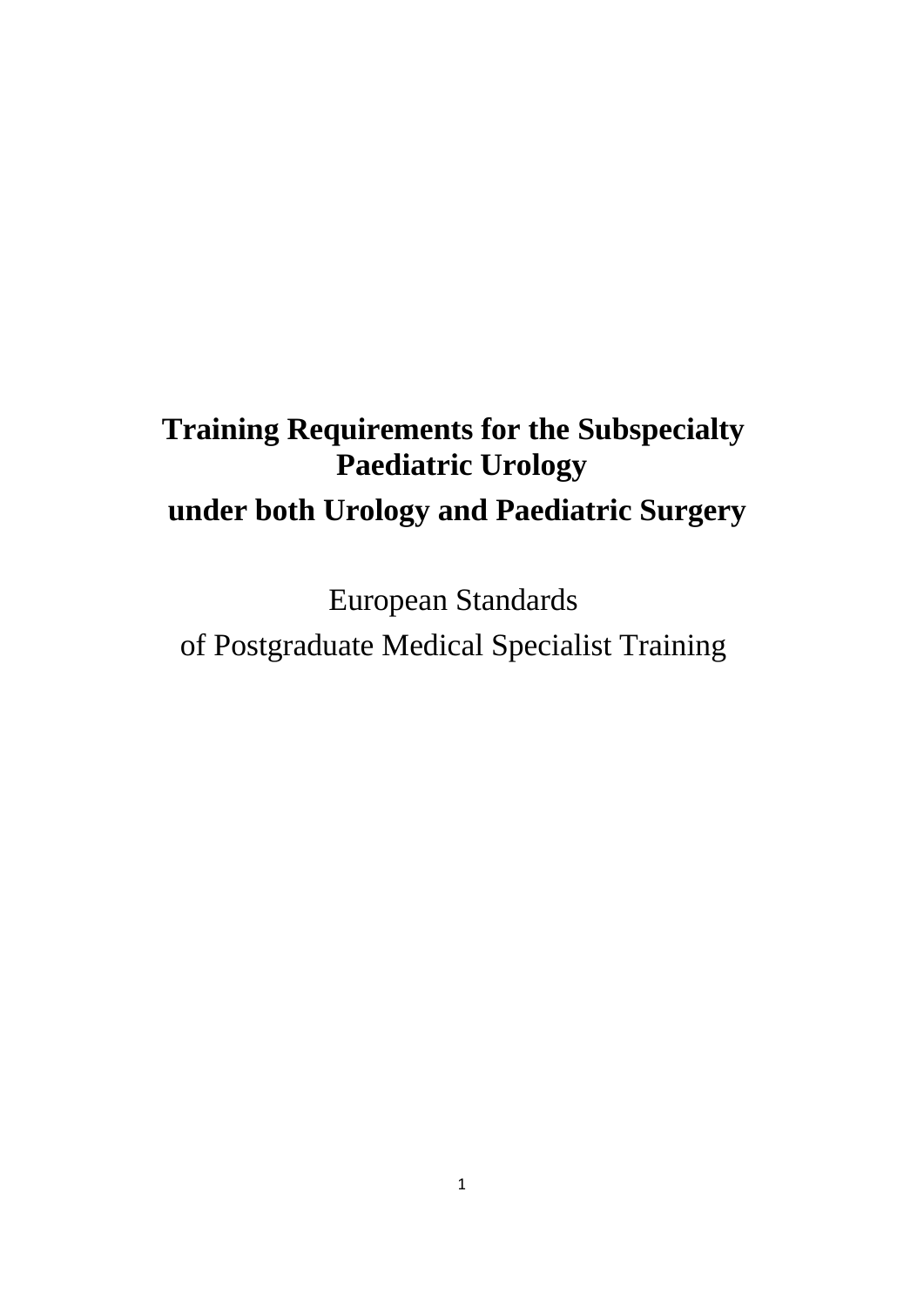# **CONTENT**

| <b>Preamble</b>                                                    | p.3   |  |  |  |
|--------------------------------------------------------------------|-------|--|--|--|
| <b>Chapter 1 General aspects of Paediatric Urology</b>             | p.5   |  |  |  |
| Introduction                                                       |       |  |  |  |
| Definition of the subspeciality                                    |       |  |  |  |
| National Authority                                                 |       |  |  |  |
| <b>Chapter 2 General aspects of Training in Paediatric Urology</b> | p.6   |  |  |  |
| <b>Chapter 3 Training requirements for trainee</b>                 | p.7   |  |  |  |
| 1. Content of the training                                         | p. 7  |  |  |  |
| Theoretical knowledge<br>a.                                        | p. 7  |  |  |  |
| Practical skills<br>$\mathbf b$ .                                  | p. 8  |  |  |  |
| c. Competency                                                      | p. 10 |  |  |  |
| 2. Organization of the training                                    | p. 12 |  |  |  |
| Assessment and evaluation<br>a.                                    | p. 12 |  |  |  |
| b. Schedule of the training                                        | p. 13 |  |  |  |
| <b>Chapter 4 Training requirements for the trainers</b>            | p. 13 |  |  |  |
| 1. Process for recognition as a trainer                            | p. 13 |  |  |  |
| Requested qualification and experience<br>a.                       | p. 13 |  |  |  |
| Core competencies<br>$\mathbf b$ .                                 | p. 13 |  |  |  |
| Quality management for trainers<br>2.                              | p. 13 |  |  |  |
| <b>Chapter 5 Training requirements for training institutionp.</b>  | p. 14 |  |  |  |
| 1. Process for recognition as a training centre                    | p. 14 |  |  |  |
| Requirements on clinical activities<br>a.                          | p. 14 |  |  |  |
| Requirements on equipment, accommodation<br>$\mathbf{b}$ .         | p. 14 |  |  |  |
| 2. Quality management within training institution                  | p. 15 |  |  |  |
| Manpower planning                                                  | p. 16 |  |  |  |
| Regular report and external audit                                  |       |  |  |  |
| Transparency of the programmes                                     |       |  |  |  |
| Structure of coordination of training                              | p. 17 |  |  |  |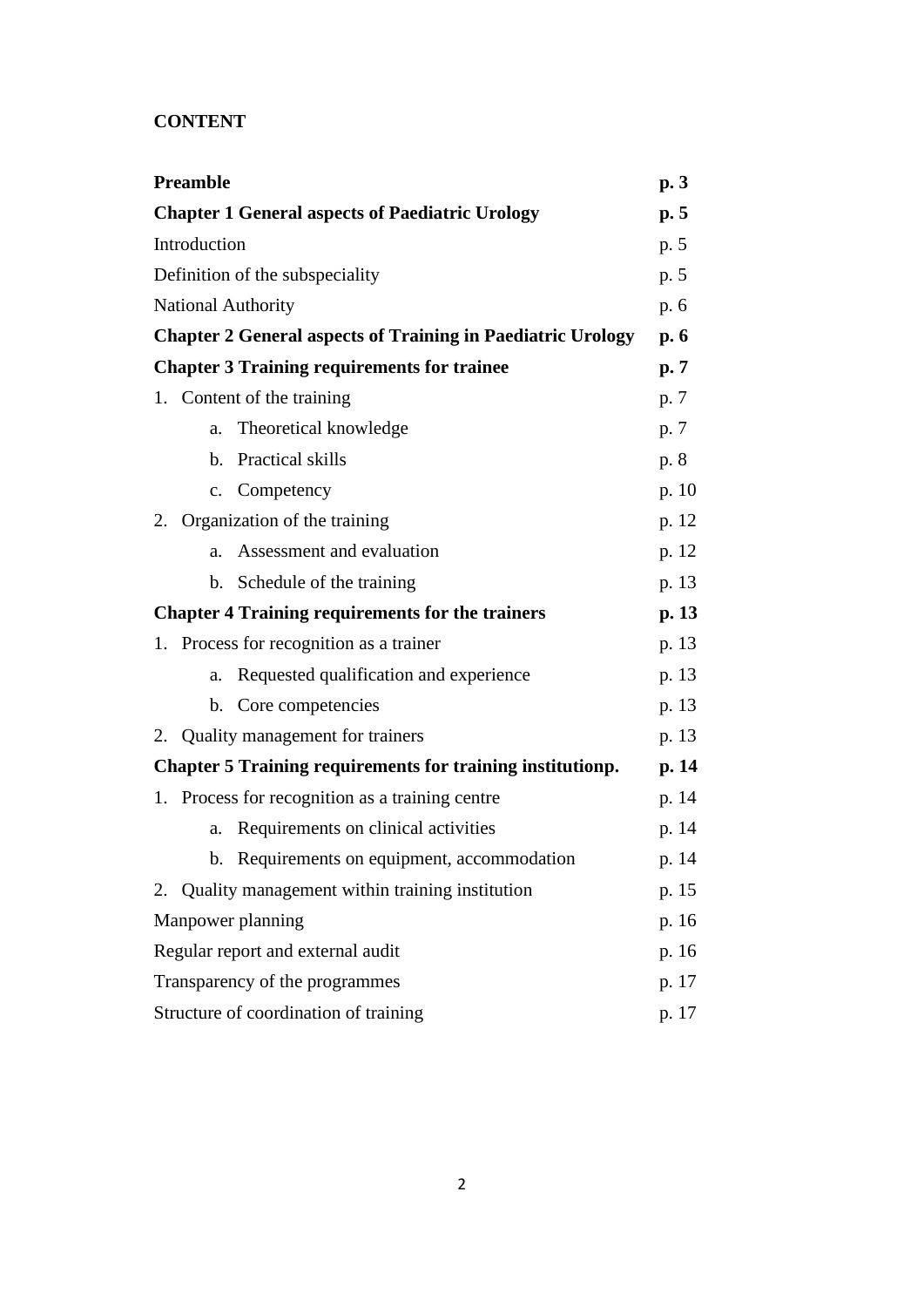## **Preamble**

The UEMS is a non-governmental organisation representing national associations of medical specialists at the European Level. With a current membership of 34 national associations and operating through 39 Specialist Sections and European Boards, the UEMS is committed to promote the free movement of medical specialists across Europe while ensuring the highest level of training which will pave the way to the improvement of quality of care for the benefit of all European citizens. The UEMS areas of expertise notably encompass Continuing Medical Education, Post Graduate Training and Quality Assurance.

It is the UEMS' conviction that the quality of medical care and expertise is directly linked to the quality of training provided to the medical professionals. The UEMS therefore committed itself to contribute to the improvement of medical training at the European level through the development of European Standards in the different medical disciplines. No matter where doctors are trained, they should have at least the same corecompetencies.

In 1994, the UEMS adopted its Charter on Post Graduate Training aiming at providing the recommendations at the European level for good medical training. Made up of six chapters, this Charter set the basis for the European approach in the field of Post Graduate Training. With five chapters being common to all specialties, this Charter provided a sixth chapter, known as "Chapter 6", that each Specialist Section was to complete according to the specific needs of their discipline.

More than 20 years after the introduction of this Charter, the UEMS Specialist Sections and European Boards have continued working on developing these European Standards in Medicl training that reflects modern medical practice and current scientific findings. In doing so, the UEMS Specialist Sections and European Boards did not aim to supersede the National Authorities' competence in defining the content of postgraduate training in their own State but rather to complement this and to ensure that high quality training is provided across Europe.

At the European level, the legal mechanism ensuring the free movement of doctors through the recognition of their qualifications was established back in the 1970s by the European Union. Sectorial Directives were adopted and one Directive addressed specifically the issue of medical Training at the European level. However, in 2005, the European Commission proposed to the European Parliament and Council to have a unique legal framework for the recognition of the Professional Qualifications to facilitate and improve the mobility of all workers throughout Europe. This Directive 2005/36/EC established the mechanism of automatic mutual recognition of qualifications for medical doctors according to training requirements within all Member States; this is based on the length of training in the Specialty and the title of qualification.

Given the long-standing experience of UEMS Specialist Sections and European Boards on the one hand and the European legal framework enabling Medical Specialists and Trainees to move from one country to another on the other hand, the UEMS is uniquely in position to provide specialty-based recommendations. The UEMS values professional competence as "the habitual and judicious use of communication, knowledge, technical skills, clinical reasoning, emotions, values,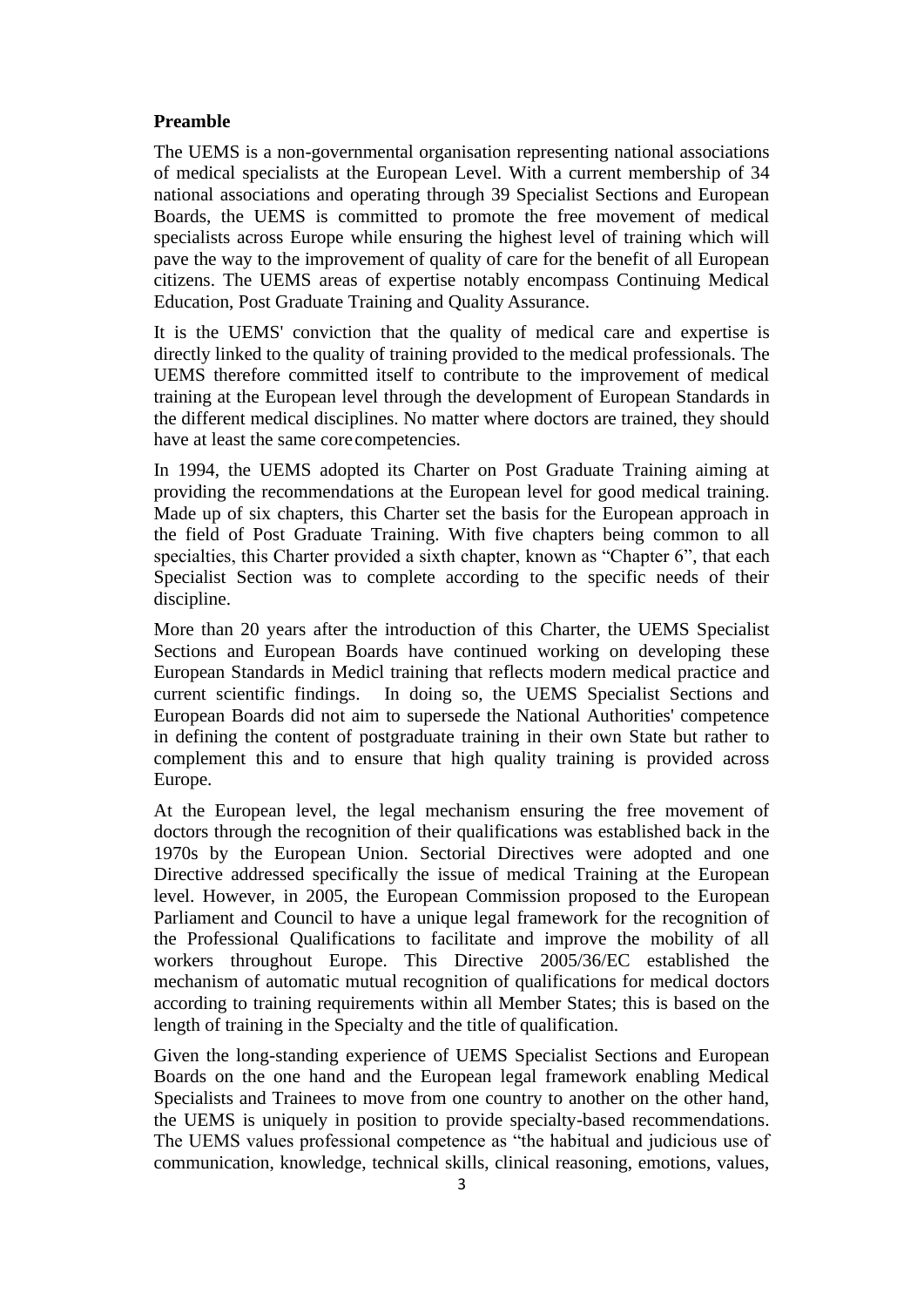and reflection in daily practice for the benefit of the individual and community being served". While professional activity is regulated by national law in EU Member States, it is the UEMS understanding that it has to comply with International treaties and UN declarations on Human Rights as well as the WMA International Code of Medical Ethics.

This document derives from the previous Chapter 6 of the Training Charter and provides definitions of specialist competencies and procedures as well as how to document and assess them. For the sake of transparency and coherence, it has been renamed as "Training Requirements for the Specialty of X". This document aims to provide the basic Training Requirements for each specialty and should be regularly updated by UEMS Specialist Sections and European Boards to reflect scientific and medical progress. The three-part structure of these documents reflects the UEMS approach to have a coherent pragmatic document not only for medical specialists but also for decision-makers at the National and European level interested in knowing more about medical specialist training.

This document supports the role of UEMS in setting Standards in the field of PGT, ref to Charter on PGT. It was approved by the UEMS Specialist Section and the European Board of Urology and Paediatric Surgery at the UEMS Council meeting in Paris, 18th October 2013. Since October 2013, the Multidisciplinary Joint Committee (MJC) of Paediatric Urology (PU) with its training requirements for the subspecialty Paediatric Urology is recognized by the UEMS as the European standard of postgraduate medical specialist training. This Document is designed to harmonise training programmes in Paediatric Urology between different European countries.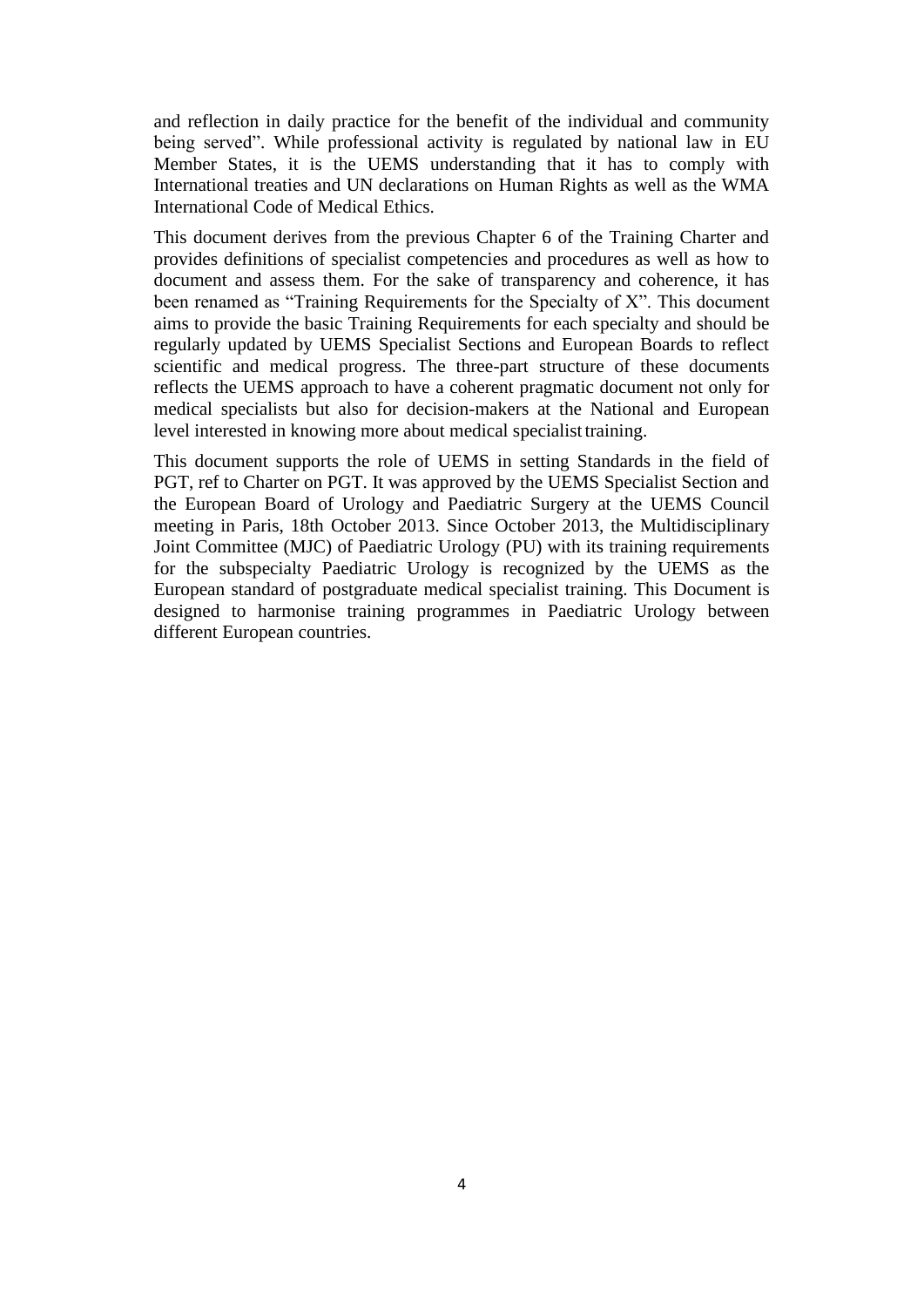## **Chapter 1 General aspects of Paediatric Urology**

## **Introduction**

In February 2002, a committee of delegates from the ["European Board of](http://www.ebu.com/)  [Urology" \(EBU\),](http://www.ebu.com/) the ["European Board of Paediatric Surgery" \(EBPS\),](http://www.paediatricsurgeryexam.org/) the "European Society for Paediatric Urology" (ESPU) and the ["Union Européenne](https://www.uems.eu/)  [des Médecins Spécialistes" \(UEMS\)](https://www.uems.eu/) met in Leuven (Belgium) as an initiative of the ESPU to form an European Board of Paediatric Urology which was called the "Joint Committee of Paediatric Urology" (JCPU).

The goal of this Committee was to set a high standard of care for children with problems of the urinary and genital tract by setting standards for clinical caretakers of these children, not to create a new medical specialty. In the meantime, in 4 UEMS countries, Paediatric Urology has become a recognised subspecialty (the Czech Republic, Poland, Slovakia and Turkey). However, an increasing number of centres for Paediatric Urology and officially recognized departments have paediatric urology training programmes. It was therefore the main aim for this committee to attempt to set guidelines about who would be able to carry a title of added qualification in Paediatric Urology (Fellow of the European Academy of Paediatric Urology (FEAPU). The current situation in the countries where the UEMS guidelines apply is that specialists trained in either Urology or Paediatric surgery care for children with Paediatric Urology problems. It was therefore also stated that the care of children should take place in a special Paediatric Unit of the hospital according to the charter of the rights of the child.

**Similar to the European Board of Paediatric Surgery** it was decided that a transition period for caretakers who were practising as Paediatric Urologists in the UEMS affiliated countries should enable them to be recognized as such. The transition period for the possibility of being a Fellow of the European Academy of Paediatric Urology without passing the exam ended in 2007. Since October 2013, the Multidisciplinary Joint Committee (MJC) of Paediatric Urology with its training requirements for the subspecialty Paediatric Urology is recognized by the UEMS as the European standard of postgraduate medical specialist training. In October 2017, the UEMS officially recognized the European Board of Paediatric Urology (EBPU) within the UEMS as a regulatory body of the MJC of Paediatric Urology (MCJ-PU). Due to a limited number of recognized training programs at the beginning of the XXI century, the MJC-PU decided to enable the practicing paediatric urologists outside the accredited centres to apply for the exam (minimum period of practicing full time paediatric urology was 4 years). The executive board of the EBPU has decided that this option is not longer needed and the last call for such candidates will be in 2021 taking the exam in 2022.

## **Definition of the subspecialty**

Paediatric Urology is the subspecialty of both Urology and Paediatric Surgery dealing with recognition, prevention, treatment (surgical and non-surgical), and rehabilitation of congenital and acquired diseases, malformations and functional problems of the genitourinary system. Paediatric Urology, like paediatric surgery,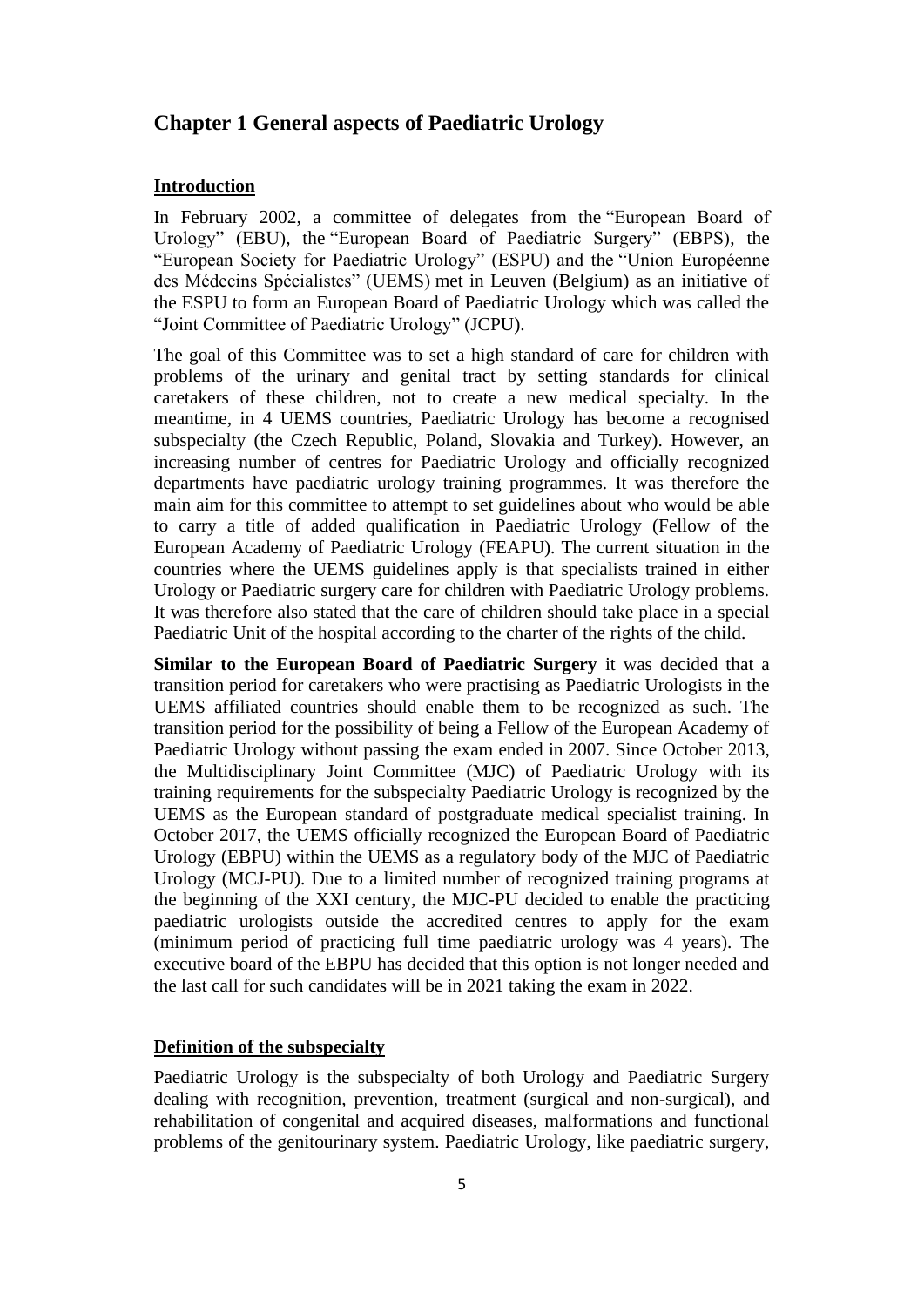encompasses the surgical care of the growing individual: premature infant, newborn, child and adolescent. Patients over 18 years old with special needs and/or rare diseases where paediatric surgical expertise is required could/should be treated in strict cooperation with paediatric urologists. The transition to adult specialists should be guaranteed (e.g. urologist, endocrinologist, surgeon etc.). It also encompasses the promotion of good genitourinary system health.

## **National Authority**

Paediatric urology is recognized by the National Authority in only few UEMS member states (The Czech Republic, Poland, Slovakia, and Turkey). The criteria that must be fulfilled to be recognized as a paediatric urologist varies from country to country, especially in terms the obligatory theoretical and practical courses during the training, the content of the log-book (number of required diagnostic and therapeutic procedures) as well as the scientific activities of the fellow. The process of accreditation of the training programmes/centres, the trainers and also evaluation and assessment of the trainee are under national jurisdictions. Those processes also vary significantly from country to country.

In the other countries no official training programmes exist but the high standard of the health care is guaranteed by the medical professionals. Among those who provide paediatric urology service, there is an agreement that the current FEAPU title certifies adequate knowledge in this field. Keeping in mind that many congenital anomalies meet the criteria of rare diseases, there is also a need for establishing a common frame for the training programs that ensure adequate quality.

# **Chapter 2 General aspects of Training in Paediatric Urology**

Paediatric Urology Training is a subspecialty training which is done at Fellowship level for Urologists or Paediatric surgeons. The Multidisciplinary Joint Committee of Paediatric Urology (MJC-PU) is the monitoring authority for recognition of quality, accreditation and certification with its regulatory body, EBPU, as an equivalent of the EBU and EBPS. The EBPU is responsible for defining regulations concerning required training, conducting site-visits to training programmes, and certifying examinations. The executive Board of the EBPU consisting of two representatives from the EBU, EBPS and the ESPU is responsible for the execution of these tasks.

The European Academy of Paediatric Urology (EAPU) has an advisory role to the EBPU. The EBPU and the EAPU will also supervise in a systematic way the training of Paediatric Urologists in order to assure quality. Paediatric Urology training should be performed in a Training Programme recognized by EBPU or by the Competent National Authorities. Professionals who wish to take the exam to be rewarded with the FEAPU title must fulfil the minimum criteria defined by the EBPU and pass the application procedure. The proof of accreditation by the Competent National Authority must be provided. The national process of accreditation should be transparent and regularly monitored. The executive board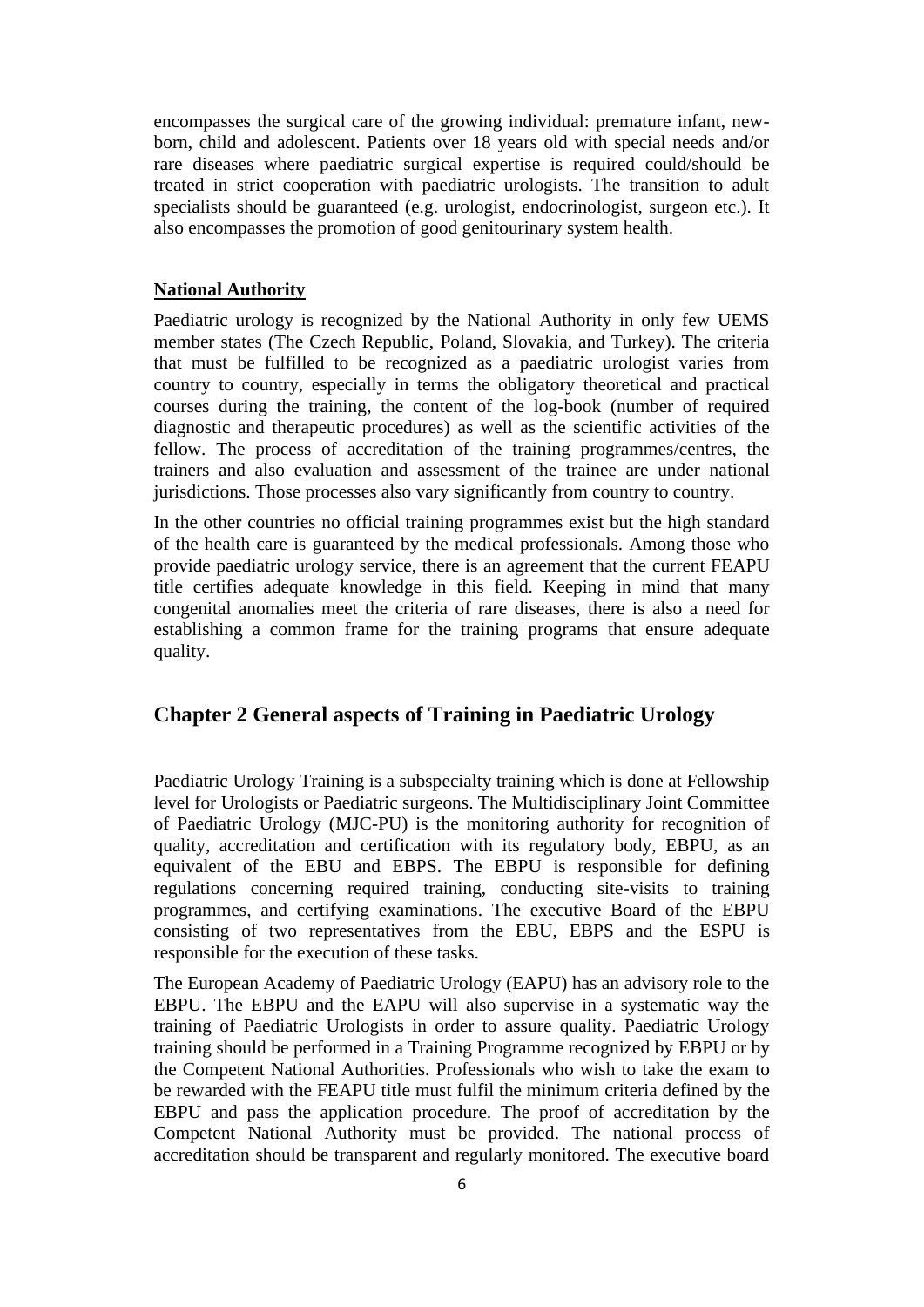of the EBPU can ask for additional documents to check if the particular centre meets the criteria for the accredited centres. The training programme can be established at a Paediatric Urology, a Urology or a Paediatric Surgery department.

The selection procedure of a trainee should be transparent and application should only be open to the candidates who are certified as Urologists or Paediatric Surgeons by a Competent National Authority. The length of training is at least two years. For rare diseases it is recommended to arrange exchange/rotation between the centres. It is the responsibility of the programme director to expose the fellow to the full spectrum of paediatric urology. The safety of the child and its care-givers must be ensured during the whole training period.

# **Chapter 3 Training Requirements for Trainees**

## **1. Content of training**

The role of the MJC-PU, and EBPU in particular, is to ensure the best quality of the training and certification process. Minimal requirements are defined by the EBPU and should be followed by those who want to get the FEAPU title.

## **a. Theoretical knowledge**

The trainee is a surgical specialist who has certification in Urology or in Paediatric Surgery from the National Authority. To build up her or his experience, the trainee should be involved in the management (including diagnosis, treatment and follow up care) of a significant number of in-patients and out-patients. He/she also must be willing to take part in the educational activities within the institution. She/he should participate in research activities and produce a scientific output during her/his training e.g. a scientific paper or a presentation. Theoretical knowledge covers the whole spectrum of paediatric urology including embryology, normal development of a child, natural history of the prenatal and postnatal findings, surgical and non-surgical management of the child as well as daily care of children with congenital anomalies and acquired diseases of the urogenital system. The trainee must be aware of the consequences of the urological diseases as well as the invasive treatment modalities to the kidney function. The trainee must be also familiar with the long-term outcome of the surgical and nonsurgical treatment as well as with the management of late complications in order to help in the transition adolescent-adult. Special attention must be put to recognition and management of child abuse through the paediatric urology training.

The main domains of the theoretical knowledge are as following:

- Embryology of the urogenital system
- Principles of the diagnostic tools
- Perioperative management (principles of anaesthesia and pain management)
- Congenital and acquired diseases of the kidney
- Congenital and acquired anomalies of the urinary tract
- Congenital and acquired anomalies of the gonads and genitalia
- Congenital and acquired anomalies of the adrenal glands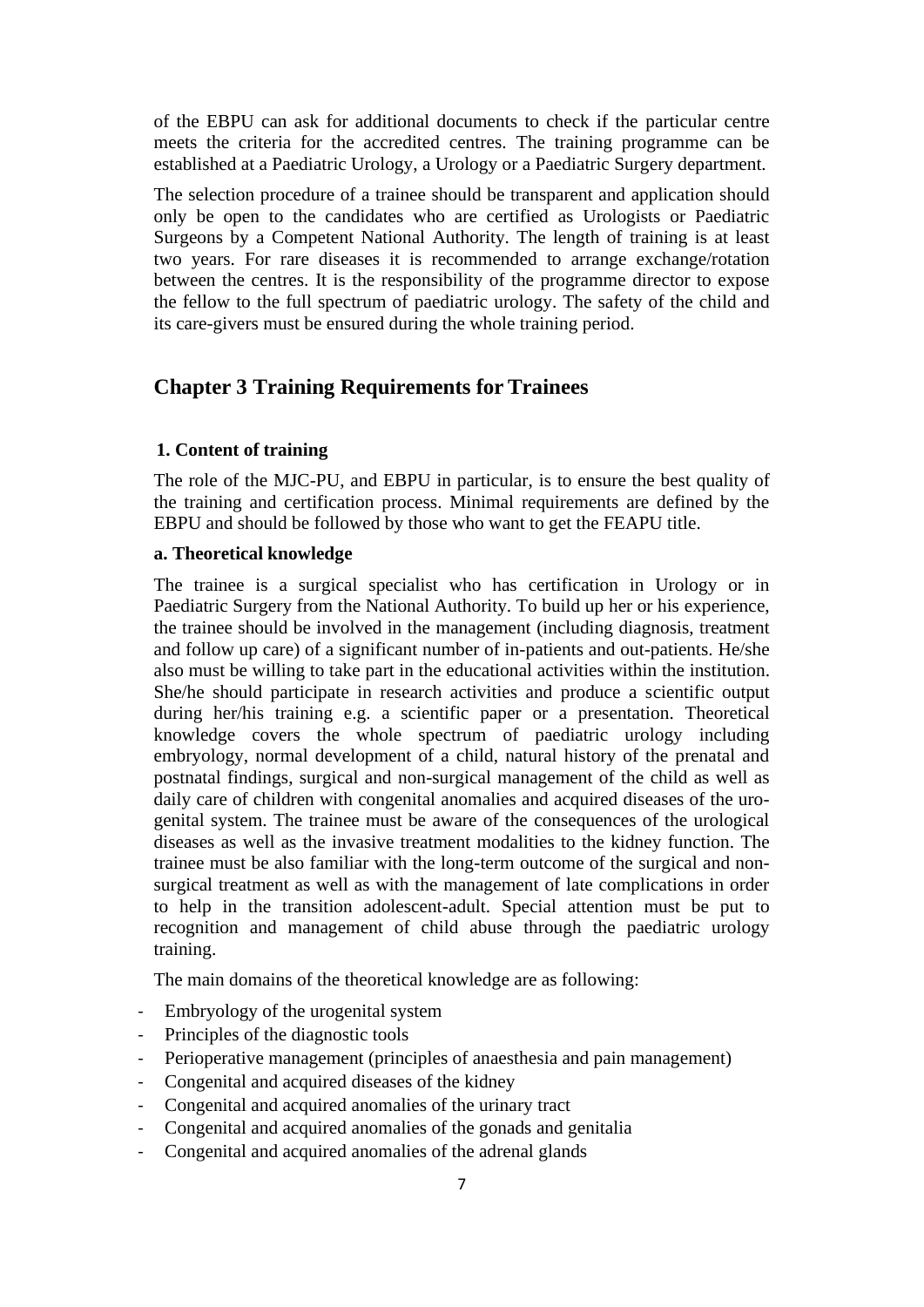- Functional problems of the lower urinary tract
- Paediatric emergencies of the urogenital tract
- Infections of the urogenital system
- Urolithiasis
- Paediatric uro-oncology

The trainee should have sufficient linguistic ability to communicate with patients and colleagues and to study international literature.

## **b. Practical skills**

The candidate has to take active part (as a supervised surgeon, performing the surgery or assisting surgery to residents) in a sufficient number of paediatric urology operative procedures equally divided during the training period covering the entire field of paediatric urology as specified below. At the end of her/his training period, the candidate should be able to perform most of the surgeries without supervision. There is tendency to centralize rare anomalies and less common procedures which means that the trainee cannot reach proficiency in all areas in one centre. Therefore, the fellow should participate in the exchange programs to for the adequate exposure. Additionally, a program of "practicaleducational simulation", whenever possible, is recommended in order to reach more easily the basic levels of practical skills.

The EBPU strongly recommends that the minimal numbers are reached at the end of the training. The minimal requirements are shown in table 1.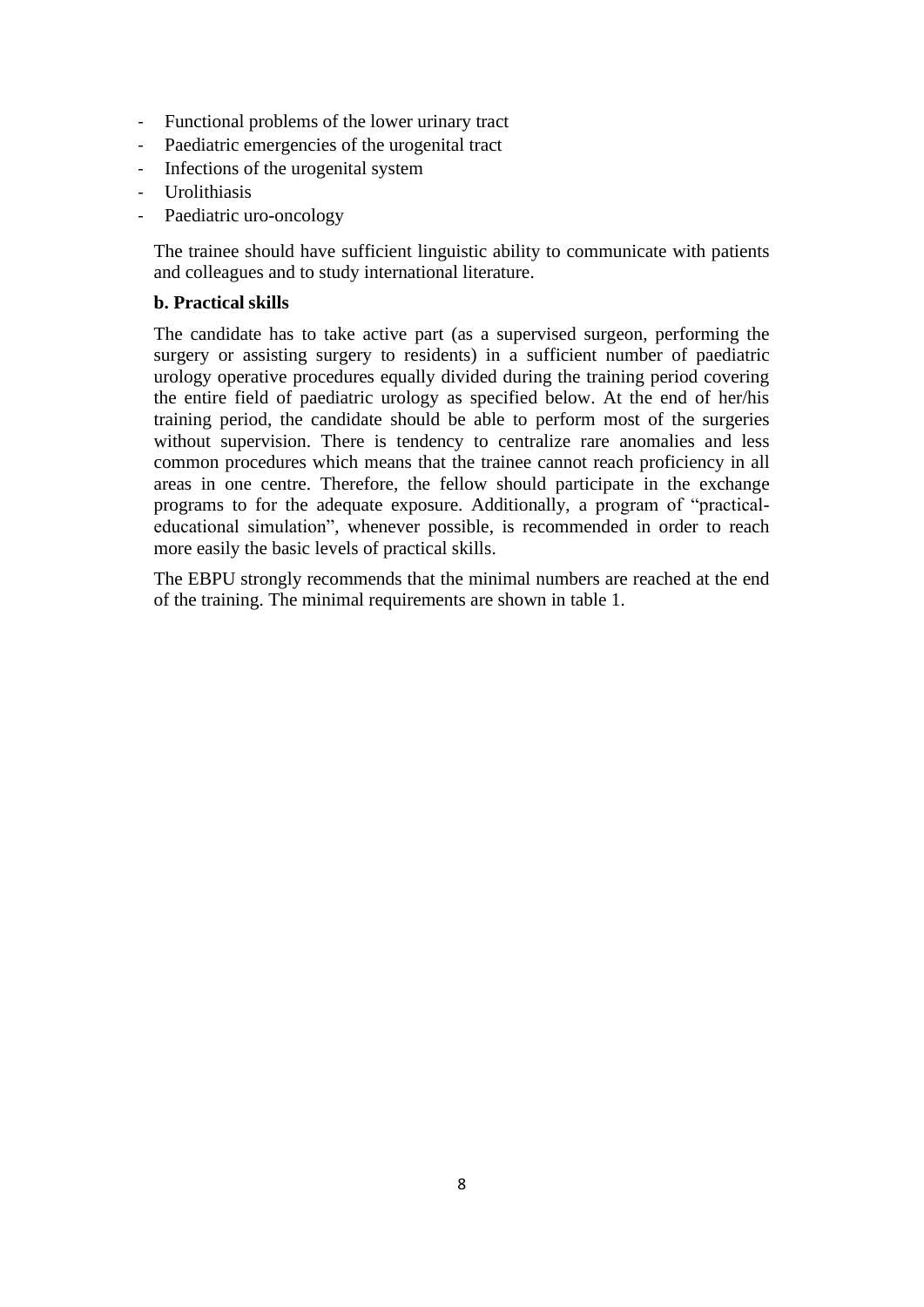# Table 1. Calculation of the minimal requirements

|                |                                                                                                                          | AO S | IS | Minimal How<br>number | to<br>count |
|----------------|--------------------------------------------------------------------------------------------------------------------------|------|----|-----------------------|-------------|
|                | <b>OPEN CASES</b>                                                                                                        |      |    |                       |             |
| 1              | Open renal and upper tract (pyeloplasty/nephrectomy/surgery for                                                          |      |    |                       |             |
|                | duplication)                                                                                                             |      |    | 30                    | $AO+S+IS$   |
| $\overline{2}$ | of ureter<br>reimplantation<br>the<br>bladder<br>Open<br>to<br>(any)<br>technique)/ureteric diversions/vesicostomy       |      |    | 25                    | $AO+S+IS$   |
| 3              | Open orchidopexy /hydrocele/varicocele                                                                                   |      |    | 40                    | $S+IS$      |
| 4              | Penile surgery (circumcision, surgery for penile anomalies)                                                              |      |    | 40                    | $S+IS$      |
| 5              | Distal hypospadias repair (including revisions)                                                                          |      |    | 25                    | $S+IS$      |
| 6              | Proximal hypospadias repair one-stage/two-stage                                                                          |      |    | 15                    | $AO+S+IS$   |
|                | <b>ENDOUROLOGY</b>                                                                                                       |      |    |                       |             |
| 7              | Diagnostic cystoscopy, ureteropyelography, insertion of ureteral<br>catheter/double-J stent insertion                    |      |    | 20                    | $S+IS$      |
| 8              | Injections (endoscopic correction of reflux, botulinum-toxin                                                             |      |    |                       |             |
|                | injection)                                                                                                               |      |    | 25                    | $S+IS$      |
| 9              | Any other intervention done using a cysto-urethroscope (PUV<br>ablation, ureterocele, urethrotomy excluding stone cases) |      |    | 25                    | $S+IS$      |
| 10             | Endoscopic stone surgery (all endoscopic procedure for stone                                                             |      |    |                       |             |
|                | surgery - PCNL, URS, RIRS, cystolithotripsy etc)                                                                         |      |    | 20                    | $AO+S+IS$   |
|                | 11 Extracorporeal lithotripsy                                                                                            |      |    | 10                    | $AO+S+IS$   |
|                | <b>LAPAROSCOPY/RALS</b>                                                                                                  |      |    |                       |             |
| 12             | Renal and upper tract surgery (pyeloplasty/nephrectomy/surgery<br>for duplication)                                       |      |    | 15                    | $AO+S+IS$   |
|                | 13 Lower tract surgery (including ureteric reimplantation, bladder,<br>bladder neck)                                     |      |    | 5                     | $AO+S+IS$   |
| 14             | Surgery for gonads and diagnostic/minor DSD (orchidopexy,<br>gonadectomy, varicocele, biopsy etc)                        |      |    | 20                    | $AO+S+IS$   |
|                | DIAGNOSTIC AND SMALL INVASIVE PROCEDURES                                                                                 |      |    |                       |             |
| 15             | Invasive urodynamics (cystometry, videourodynamics)                                                                      |      |    | 40                    | $AO+S+IS$   |
| 16             | Image guided interventions (kidney biopsy, nephrostomy,<br>percutaneous cystostomy)                                      |      |    | 15                    | $AO+S+IS$   |
|                | <b>INDEX CASES IN PAEDIATRIC UROLOGY (centralized or</b>                                                                 |      |    |                       |             |
|                | rare cases)                                                                                                              |      |    |                       |             |
|                | 17 Bladder augmentations (any technique) and continent diversion<br>(including LAP/RALS procedure)                       |      |    | 7                     | $AO+S+IS$   |
| 18             | Bladder neck procedures for maintaining continence (including                                                            |      |    |                       |             |
|                | LAP/RALS procedure)                                                                                                      |      |    | $\overline{7}$        | $AO+S+IS$   |
| 19             | Any primary surgery related to EEC and cloaca                                                                            |      |    | 5                     | $AO+S+IS$   |
| 20             | Surgery related to a DSD (excluding diagnostic procedures) and<br>urogenital sinus                                       |      |    | 5                     | $AO+S+IS$   |
| 21             | Oncological procedures (adrenal, kidney, gonads) including<br>LAP/RALS procedures                                        |      |    | 12                    | $AO+S+IS$   |
| 22             | Surgery/management for urogenital trauma                                                                                 |      |    | 12                    | $AO+S+IS$   |
| 23             | Surgery related to renal transplant                                                                                      |      |    | $\mathfrak s$         | $AO+S+IS$   |
| 24             | Female genitalia: MRS/OHVIRA/vaginal atresia/septum                                                                      |      |    | $\boldsymbol{7}$      | $AO+S+IS$   |

AO - Assistant/observer; S - performing the procedure under supervision

IS - being able to perform the procedure independently.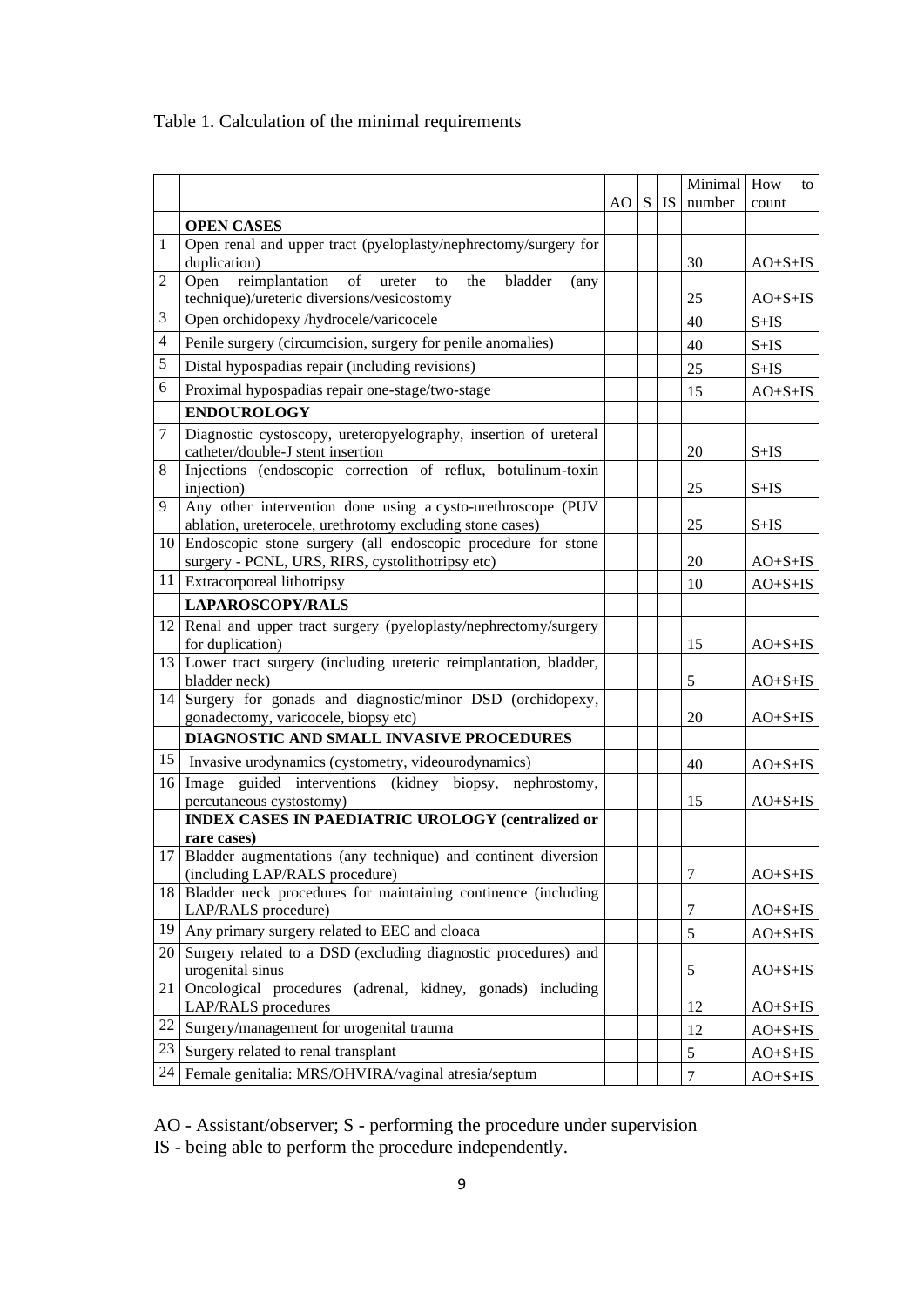The trainee should keep a personal logbook that must be provided to the EBPU during the application procedure for the exam. The EBPU can ask the trainee to provide the details of her/his performance.

## **c. Competency**

The training program must expose the trainee to procedures of various diversity and complexity. Trainees must demonstrate competence in a number of areas. The degree of competence will be determined by the supervisor and the national guidelines should be fallowed whenever applicable. The levels of competency can be defined as showed in table 2. Entrusted Professional Activity (EPA) concept should be used for this purpose.

| Level of     | Level 1      | Level 2                | Level 3      | Level 4          | Level 5     |
|--------------|--------------|------------------------|--------------|------------------|-------------|
| competence   | (novice)     | (advanced<br>beginner) | (Competent)  | (Proficient)     | (Expert)    |
| Teacher      | Provider     | Direct                 | Indirect     | No supervision   | Trainee     |
| (level of    |              | (proactive)            | (reactive)   | needed           | ready to    |
| supervision) |              | supervision            | supervision  |                  | supervise   |
|              |              |                        |              |                  |             |
| Trainee      | Insufficient | Performs the           | Does not     | May perform an   | Has         |
|              | knowledge    | activity under         | need direct  | activity         | enough      |
|              | and skill to | full                   | supervision. | independently    | knowledge   |
|              | perform task | supervision            | The trainee  | with backstage   | and skills  |
|              | (cannot be   | (the                   | can be       | (formal          | as well as  |
|              | expected to  | supervisor             | trusted to   | supervision)     | attitude to |
|              | perform      | decides on the         | know when    |                  | perform a   |
|              | without      | level of               | to ask for   |                  | task        |
|              | assistance)  | supervision)           | help         |                  |             |
|              |              |                        |              |                  |             |
| Possible     | MCQ, short   | Student                | Direct       | Workplace based  | Impact      |
| methods of   | structured   | record book,           | observation  | assessment/direc | evaluations |
| assessment   | questions    | <b>OSAT/OSCE</b>       |              | t observation    |             |
|              |              |                        |              |                  |             |

Table 2a. Levels of competence - definition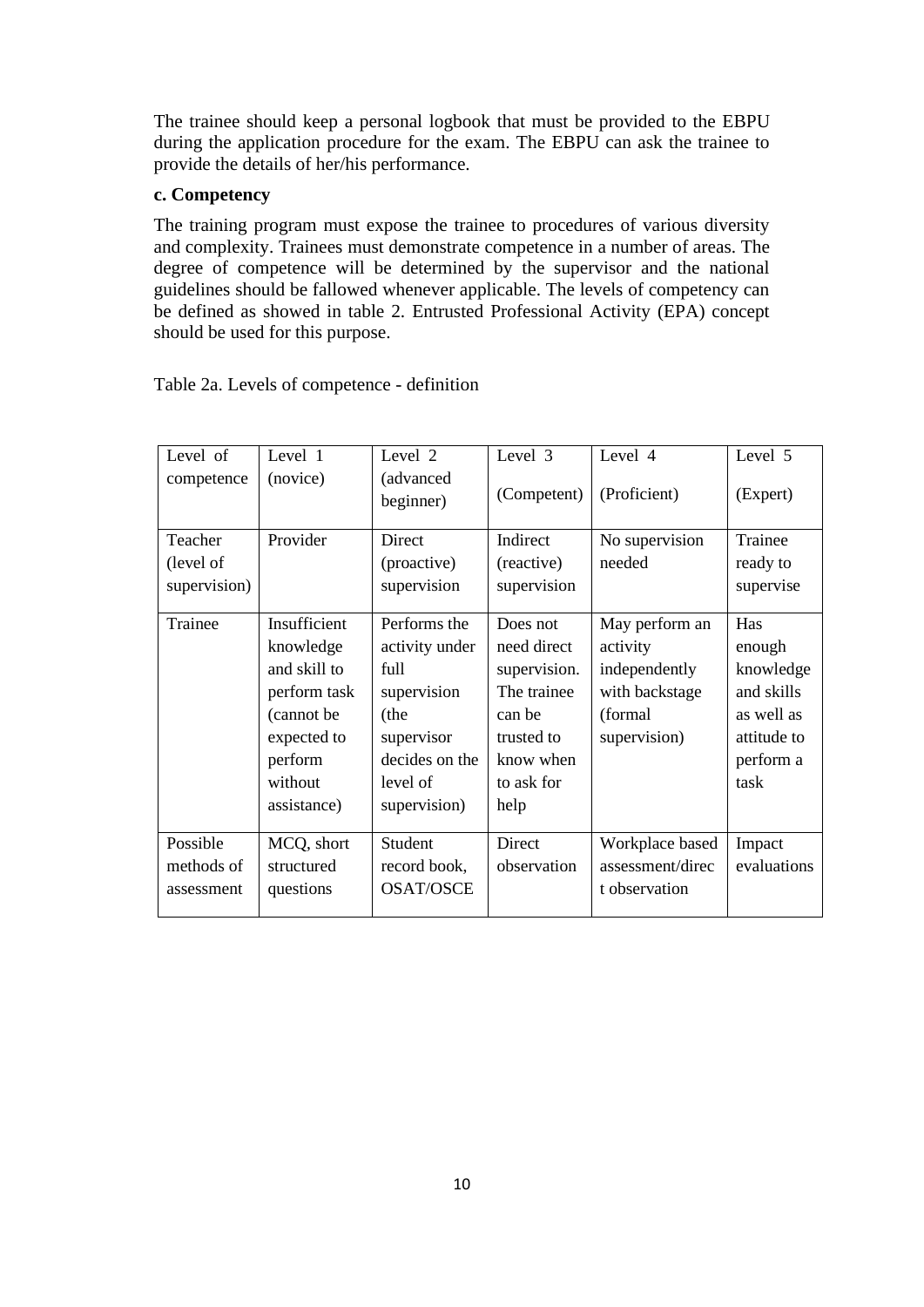It is up to the program director how to assess the progress of the training program. The EBPU recommends that the following minimal levels of competency should be achieved:

|                |                                                                                                                          | competency<br>description<br>$L1$ $L2$ $L3$ |  |              |              | by             |
|----------------|--------------------------------------------------------------------------------------------------------------------------|---------------------------------------------|--|--------------|--------------|----------------|
|                |                                                                                                                          |                                             |  |              |              |                |
|                |                                                                                                                          |                                             |  |              | L4           | L <sub>5</sub> |
|                | <b>OPEN CASES</b>                                                                                                        |                                             |  |              |              |                |
| 1              | Open renal and upper tract (pyeloplasty/nephrectomy/surgery for<br>duplication)                                          |                                             |  |              | X            |                |
| 2              | Open reimplantation of ureter to the bladder (any technique)/ureteric<br>diversions/vesictostomy                         |                                             |  |              | X            |                |
| 3              | Open orchidopexy /hydrocele/varicocele                                                                                   |                                             |  |              |              | X              |
| $\overline{4}$ | Penile surgery (circumcision, surgery for penile anomalies)                                                              |                                             |  |              |              | $\mathbf X$    |
| 5              | Distal hypospadias repair (including revisions)                                                                          |                                             |  |              |              | $\mathbf X$    |
| 6              | Proximal hypospadias repair one-stage/two-stage                                                                          |                                             |  |              | X            |                |
|                | <b>ENDOUROLOGY</b>                                                                                                       |                                             |  |              |              |                |
| 7              | Diagnostic cystoscopy, ureteropyelography,<br>insertion<br>οf<br>ureteral<br>catheter/double-J stent insertion           |                                             |  |              |              | X              |
| 8              | Injections (endoscopic correction of reflux, botulinumtoxin injection)                                                   |                                             |  |              |              | X              |
| 9              | Any other intervention done using a cysto-urethroscope (PUV ablation,<br>ureterocele, urethrotomy excluding stone cases) |                                             |  |              |              | X              |
| 10             | Endoscopic stone surgery (all endoscopic procedure for stone surgery -<br>PCNL, URS, RIRS, cystolithotripsy etc)         |                                             |  | X            |              |                |
| 11             | Extracorporeal lithotripsy                                                                                               |                                             |  | X            |              |                |
|                | <b>LAPAROSCOPY/RALS</b>                                                                                                  |                                             |  |              |              |                |
| 12             | Renal and upper tract surgery (pyeloplasty/nephrectomy/surgery for<br>duplication)                                       |                                             |  | X            |              |                |
| 13             | Lower tract surgery (including ureteric reimplantation, bladder, bladder<br>neck)                                        |                                             |  | X            |              |                |
| 14             | Surgery<br>for<br>gonads<br>diagnostic/minor DSD<br>and<br>(orchidopexy,<br>gonadectomy, varicocele, biopsy etc)         |                                             |  |              | X            |                |
|                | DIAGNOSTIC AND SMALL INVASIVE PROCEDURES                                                                                 |                                             |  |              |              |                |
| 15             | Invasive urodynamics (cystometry, videourodynamics)                                                                      |                                             |  |              | X            |                |
| 16             | Image guided interventions (kidney biopsy, nephrostomy, percutaneous<br>cystostomy)                                      |                                             |  | X            |              |                |
|                | INDEX CASES IN PEDIATRIC UROLOGY (centralized or rare<br>cases)                                                          |                                             |  |              |              |                |
| 17             | Bladder augmentations (any technique) and continent diversion (including<br>LAP/RALS procedure)                          |                                             |  | $\mathbf X$  |              |                |
| 18             | Bladder neck procedures for maintaining continence (including<br>LAP/RALS procedure)                                     |                                             |  | $\mathbf X$  |              |                |
| 19             | Any primary surgery related to EEC and cloaca                                                                            |                                             |  | X            |              |                |
| 20             | Surgery related to a DSD (exlcuding diagnostic procedures) and<br>urogenital sinus                                       |                                             |  | $\mathbf{X}$ |              |                |
| 21             | Oncological procedures (adrenal, kidney, gonads) including LAP/RALS<br>procedures                                        |                                             |  |              | X            |                |
| 22             | Surgery/management for urogenital trauma                                                                                 |                                             |  |              | $\mathbf{X}$ |                |
| 23             | Surgery related to renal transplant                                                                                      |                                             |  | X            |              |                |
| 24             | Female genitalia: MRS/OHVIRA/vaginal atresia/septum                                                                      |                                             |  | $\mathbf{X}$ |              |                |

Table 2b. Levels of competence – requirements for the trainee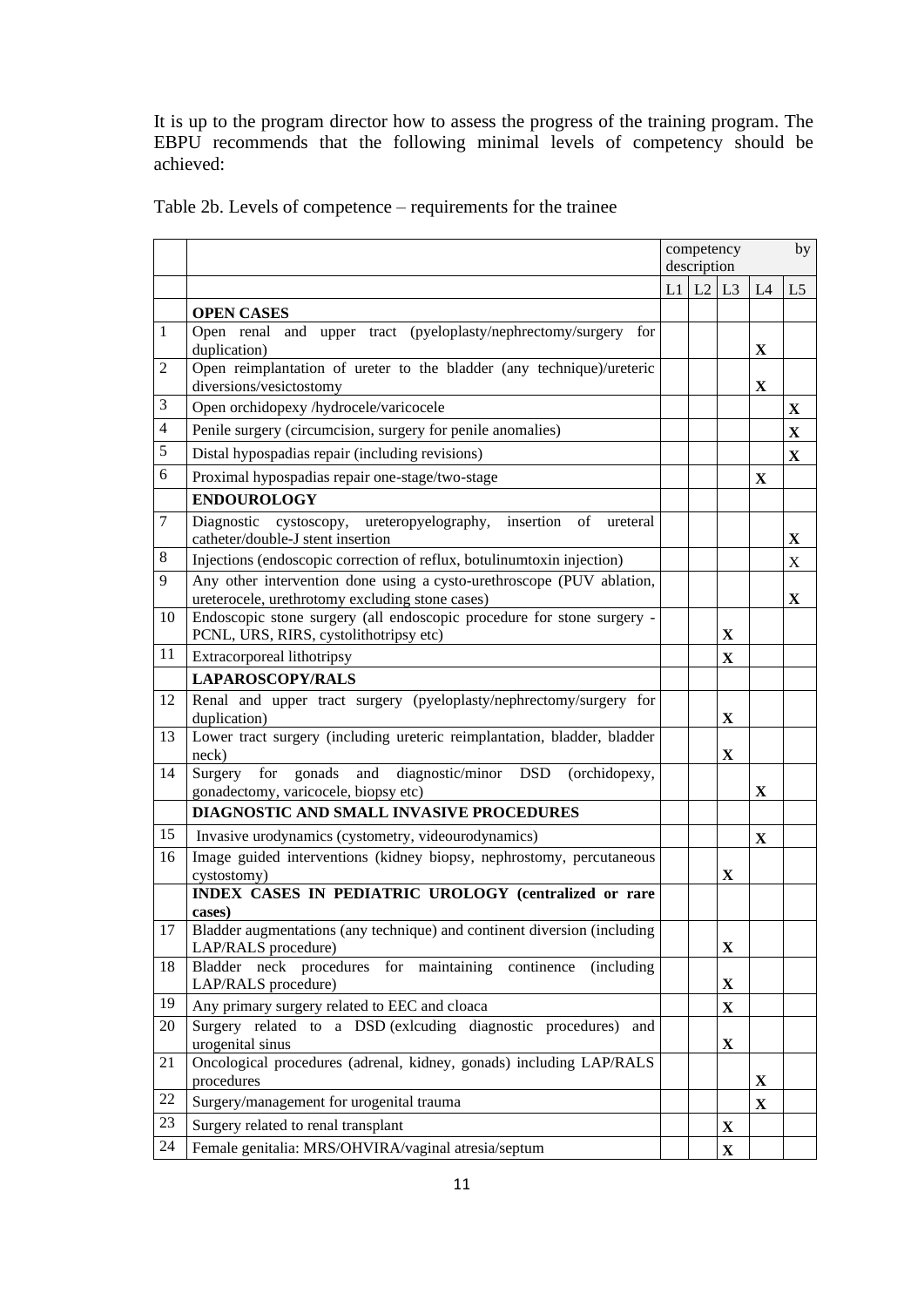The fellow should affirm her/his loyalty to the profession which she/he is about to enter (Paediatric Urology). She/He should always be mindful of her/his great responsibility to preserve the health and the life of her / his patients, to retain their confidence and respect both as a physician and a friend who will guard their secrets with scrupulous honour and fidelity, to perform faithfully her/his professional duties, to employ only those recognized methods of treatment consistent with good judgment and with her/his skill and ability, always keeping in mind nature's laws and the body's inherent capacity for recovery.

She/He should be ever vigilant in aiding in the general welfare of the community, sustaining its laws and institutions, not engaging in those practices which will in any way bring shame or discredit upon her/him -self or her/his profession.

She/He should endeavour to work in accord with her/his colleagues in a spirit of progressive cooperation and never by word or by act cast imputations upon them or their rightful practices.

She/He should act with respect and esteem upon all those who have taught her/him the art. She/He should carry out clinically relevant research, take care of her/his non-technical skills, as clinical reasoning, appraisal of research evidence, appropriate patient assessment, record keeping, time management, patient safety, infection control, communication, teaching and training, managerial aspects, teamwork, leadership, quality improvement as well as aspects of probity and ethics

## **2. Organisation of training**

## **a. Assessment and evaluation**

The PD is responsible for the formative assessment during the whole training. Knowledge should be assessed on regular base by means of MCQs or other forms as defined locally in the schedule of the training program. The national requirements should be followed whenever applicable. Practical skills are evaluated based on the personal log-book. For this the levels of competence can be used as defined above (chapter 3. 1c)

To be considered for certification as a Fellow of the European Academy of Paediatric Urology the trainees who have their training in an accredited centre present the required documents (application form with the attachments and the evaluation from the programme director) to the executive Board of the EBPU.

Those trainees who have met the criteria are approved to take the EBPU quality assessment consisting of a written and an oral part. The written qualification exam consists of 100 MCQs and the oral exam is based on structured clinical scenarios. The written exam can be taken at any time during the training. The oral part can be taken at the end of the training as soon as all requirements are fulfilled. Both parts must be passed within a 5 years period. Three attempts can be made for each part within this period.

Only fellows of the UEMS countries can achieve title of a Fellow of the European Academy of Paediatric Urology (FEAPU). The other candidates (who had their training outside the UEMS countries) receive the certificate of passing the exam.

All requirements and practical information are summarized on the web page (https://www.espu.org/ebpu-mjc-pu-eapu).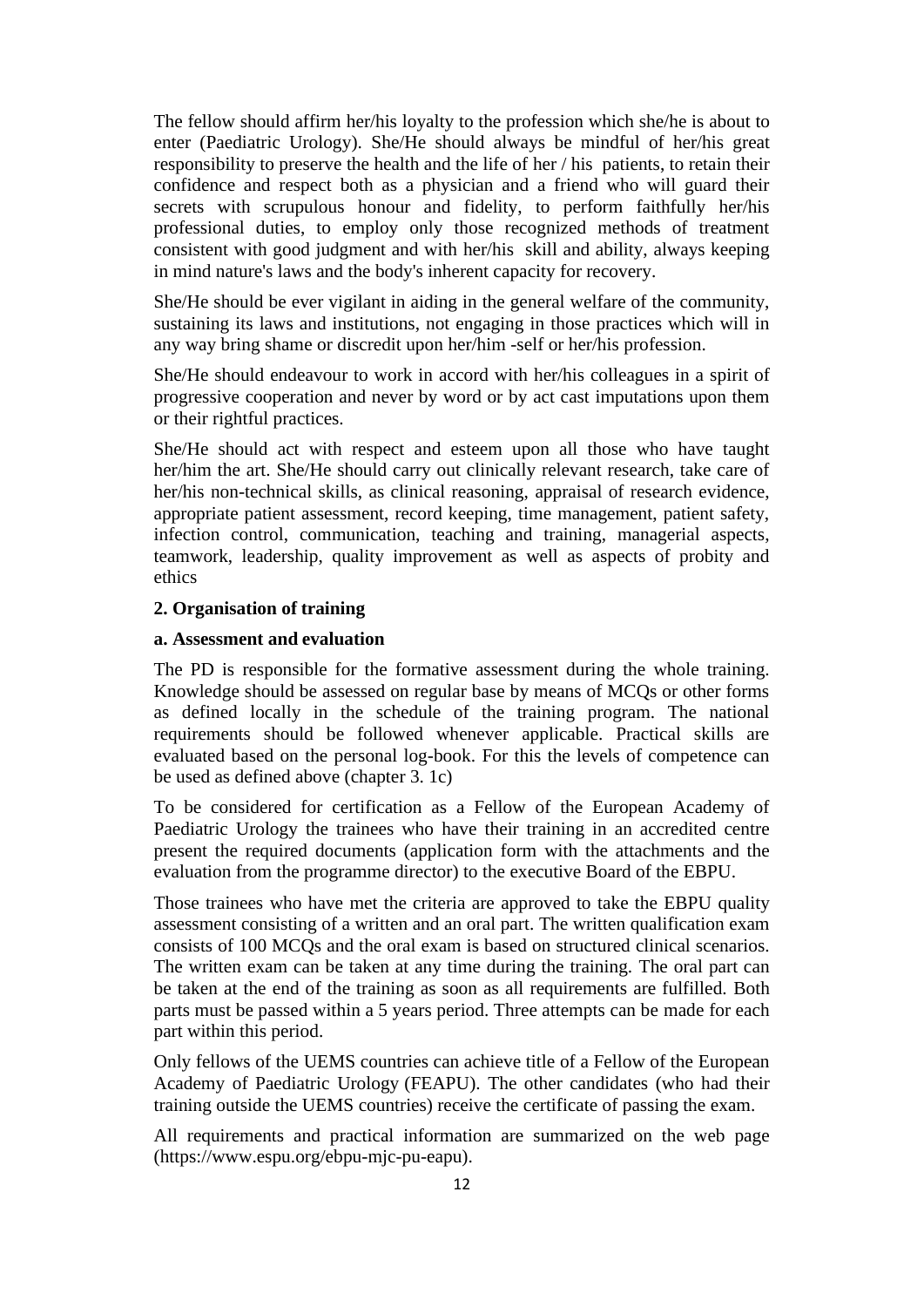## **b. Schedule of training**

Minimum duration of training is 24 months fellowship in an accredited Paediatric Urology training centre. It is strongly recommended to prolong the training in the case of a part time occupation/temporary absence to fulfil the 24 months of the training length. The trainee can apply for a fellowship in Paediatric Urology when becoming a surgical specialist who has certification in Urology or in Paediatric Surgery from a Competent National Authority.

It is strongly recommended that a fellow takes part in theoretical and practical courses on paediatric urology. Participation in at least 2 scientific activities, including one international is obligatory. At the end of the training a fellow should provide evidence of at least 20 CME credits.

Recertification of the FEAPU diploma must be done every 5 years. In this period 250 CME credits must be collected with at least 125 out of 250 related to paediatric urology. Application for recertification must be sent to the EBPU and the administrative cost must be covered by the applicant.

# **Chapter 4 Training Requirements for Trainers**

## **1. Process for recognition as trainer**

## **a. Requested qualification and experience**

The programme director (PD) should have been practicing in Paediatric Urology for at least 5 years after specialist accreditation in either Urology or Paediatric Surgery. The programme director should be a Fellow of the European Academy of Paediatric Urology.

The head of the programme of paediatric urology must have a special interest in education and training in all aspects of paediatric urology. She/he must be willing to devote time to supervise trainees in outpatient clinics, surgery and research activity. She/he must give evidence to the EBPU of current and continuing scientific work.

## **b. Core competencies**

The programme director should have a substantial knowledge and practical experience in the field of Paediatric Urology.

Paediatric Urology is a subspecialty covering a wide spectrum of rare congenital anomalies and uncommon acquired diseases that are centralised in some countries. The PD is responsible for exposing the fellow to the whole spectrum of Paediatric Urology (the internships with the other departments within the own institution as well as the domestic/international exchange programmes should be arranged).

Leadership and Teaching experience should be documented**.**

## **2. Quality management for trainers**

The programme director is responsible for a training programme that includes the educational goals and the details of the educational components attributed. The programme should be readily available for review. The programme director is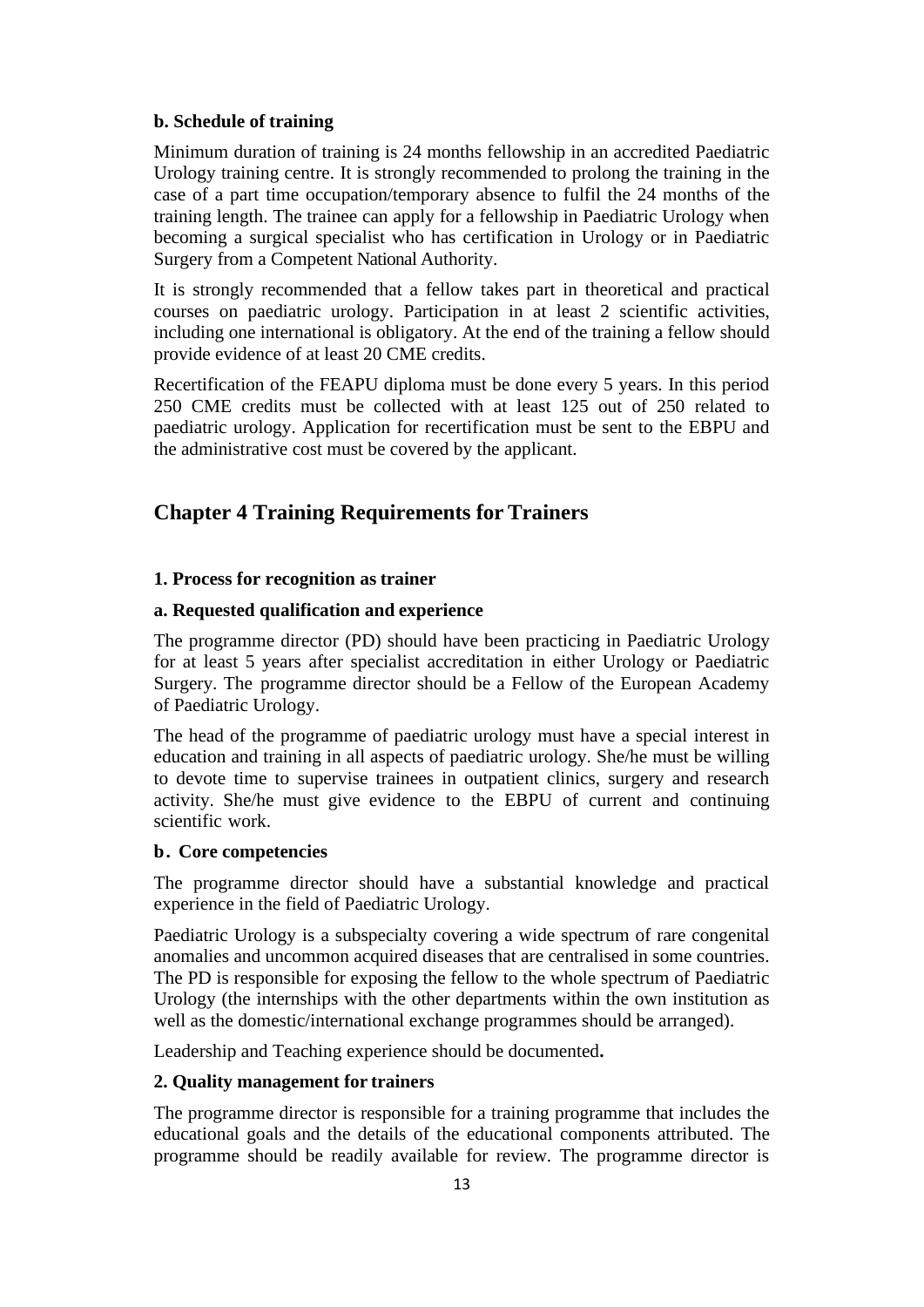responsible for monitoring the quality of training and should make a regular evaluation of a trainee's overall performance which is reported yearly in the trainee's logbooks.

# **Chapter 5 Training Requirements for Training Institutions**

## **1. Process for recognition as training centre**

The programme that meet the criteria will be accredited by the executive board of the EBPU.

The training programme must be within the countries where the UEMS regulations apply.

The Programme Director must apply directly to the executive Board of the EBPU for accreditation. Applications should include detailed information concerning the institution(s), medical and academic facilities as well as the written training programme for the whole fellowship period (the application form and the required attachments are available on the website).

## **a. Requirement on clinical activities**

Application for accreditation will be evaluated on the basis of the number of admissions, including day care, outpatient and inpatient care; number and diversity of all practical and surgical procedures; appropriate access to/cooperation with other relevant specialties; information on the staff members and fellows and record of scientific output.

Paediatric Urology training should take place in an institution or a group of institutions, which are of sufficient size to offer the trainee a full range of medical and academic facilities concerning paediatric urology. For rare diseases it is strongly recommended to arrange exchange/rotation between the centres.

## **b. Requirement on equipment, accommodation**

The institution should have access to radiographic, ultrasonographic, CT-scan, MRI, nuclear medicine and urodynamic equipment. If X-ray is being used, certified radiation safety competence must be demonstrated according the local/national recommendations.

The institution should have a 24-hour operating theatre and adequate operating theatre equipment for paediatric urology cases.

The training programme should be associated with the following departments which are also departments with a training programme and/or available expertise.

- Paediatrics including nephrology, oncology, endocrinology, neurology, psychology and neonatal care divisions
- Intensive care / neonatal intensive care
- Radiology with expertise in children
- Interventional radiology
- Nuclear medicine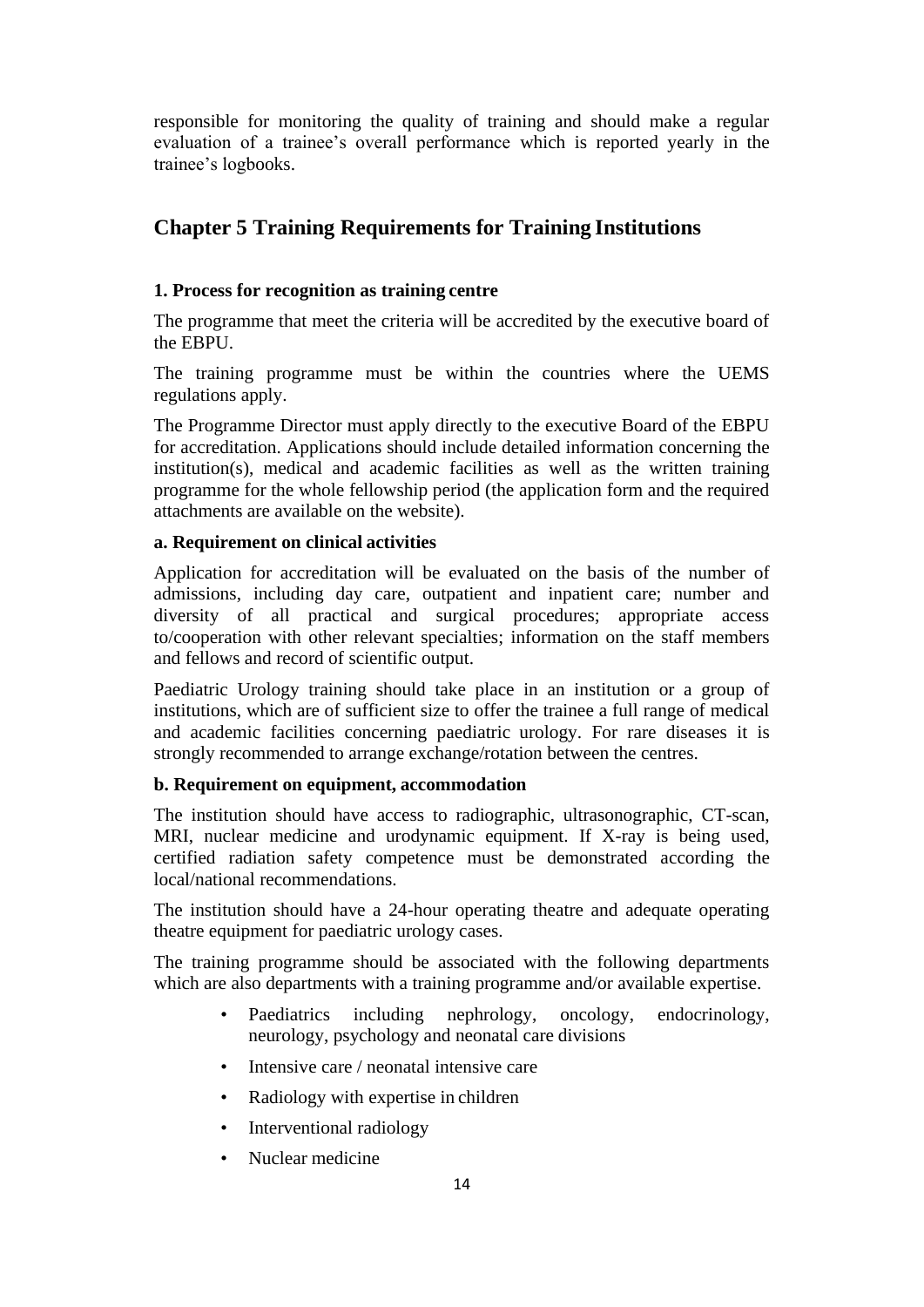- Anaesthesiology with special responsibility for paediatric anaesthesia
- Paediatric Surgery and Urology
- Physical and rehabilitation medicine
- Foetal medicine
- Urotherapy
- Simulation centre accessible
- (Orthopaedics with special responsibility for paediatric cases)
- (Neurosurgery with special responsibility for paediatric cases)
- (Reconstructive and aesthetic/cosmetic surgery)

Library services should include access facilities to national / international journals and reference books for clinical investigation and education

## **2. Quality Management within Training institutions**

There should be a written training programme structured for each trainee in accordance with EBPU recommendations. The programme must give graded and progressive responsibility to the trainee. The programme should include educational components that are all related to certain goals.

The written training program should provide each trainee with:

- Experience and clinical competence in a variety of paediatric urology cases including inpatient and outpatient care.
- Experience in surgical aspects in a variety of paediatric urology cases
- Exposure to neonatal units and paediatric intensive care
- Familiarity with all contemporary imaging modalities and radiation safety
- Implementation and evaluation of urodynamic studies in children
- Experience in multidisciplinary management of nephrology cases
- Experience in multidisciplinary management of myelodysplasia cases.
- Experience in multidisciplinary management of problems related to sexual differentiation
- Exposure to foetal medicine
- Exposure to paediatric renal transplantation

The training programme should also support participation in clinical and experimental research. Active participation in local or international paediatric urology meetings (particularly with presentations) should be encouraged. The programme should be planned to maintain an ongoing scholarly activity including:

- Weekly clinical discussions and rounds
- Regular programme of teaching
- Regular journal clubs
- Regular clinical and experimental research conferences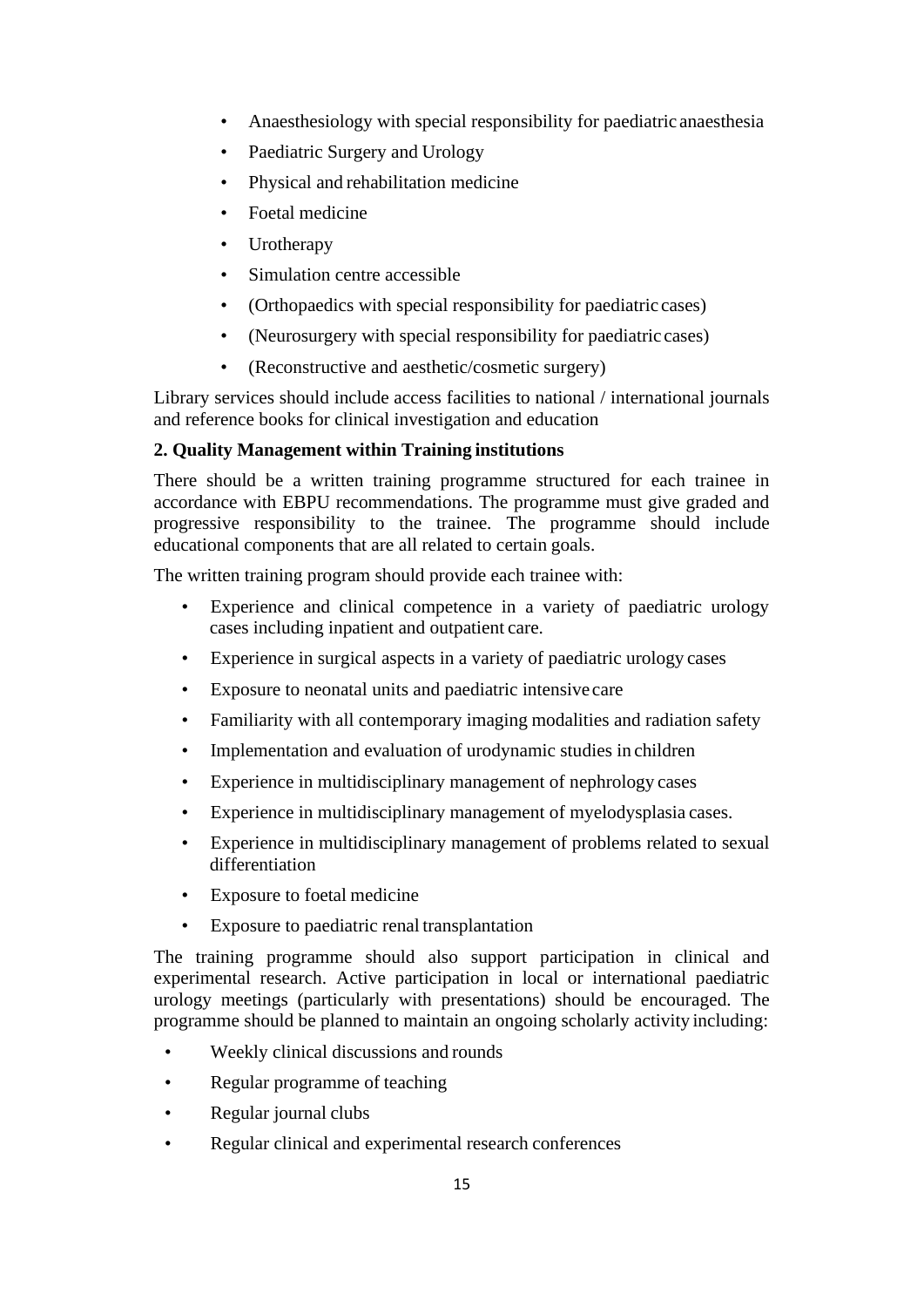• Discussions of morbidity and mortality.

Experience in clinical and operative aspects of paediatric urology and scholarly activity of the trainee should be recorded in a logbook

## **Manpower planning**

There should be a minimum number of 2 faculty members with documented qualifications to instruct and supervise adequately all paediatric urology trainees in the programme. All members of the faculty should be able to devote sufficient time to meet the teaching needs of the programme. The head and the teachers should be practicing in Paediatric Urology to its full extent and should be involved with paediatric urology more than 80% of their full- time clinical responsibility. The director of the paediatric urology programme must also be able to expose the trainee to paediatric urology for at least 80% of her/his clinical experience during regular hours.

There should be a written statement about the assignments and responsibilities of each member of the faculty. There should be regular staff meetings held by the faculty to review the programme goals, objectives and performance.

The EBPU would not restrict the numbers of fellows to be educated in a specific training centre. If a training centre is certified, the responsibility of the quality of the future fellows (and paediatric urologists) lies in the hands of the programme director. However, it is generally not advisable to educate more than one fellow at the time. One trainee is considered as optimal for the accredited centres. Recertification as a training centre after a 5-year period depends partly on satisfactory log books from trainees having been through the training programme.

## **Regular report & external auditing**

Applications for recognition as a training centre are reviewed by the executive Board of the EBPU and if accepted, site-visits will be performed. Review of the visitors report to the executive Board of the EBPU is mandated to give accreditation. Each accredited programme must document academic and medical activities. Accreditation is valid for 5 years. In order to maintain accreditation, the training programme must reapply every 5 years to the executive Board of the EBPU. It is recommended to perform a site-visit before the full reaccreditation is prolonged for the second time. An accreditation for 2 years can be also given by the EBPU to the programme. This temporary accreditation will allow the programme to work on to meet survey observations. Reapplication must be sent to the EBPU for the assessment. Afterwards a re-evaluation and/or a re-visit should take place and accreditation can be given for 5 years. An accreditation for 2 years due to some doubts in the training programme can be given only once.

Accreditation of the training programme is also related to the particular centre and the programme director. Any change must be reported and approved by the executive Board. The new candidate for the programme director should send a motivation letter, her/his detailed CV and an up-to-date training programme. It is up to the executive Board to approve the changes based on the report from the programme director or to plan a site visit within 2 years. Certification for 2 years